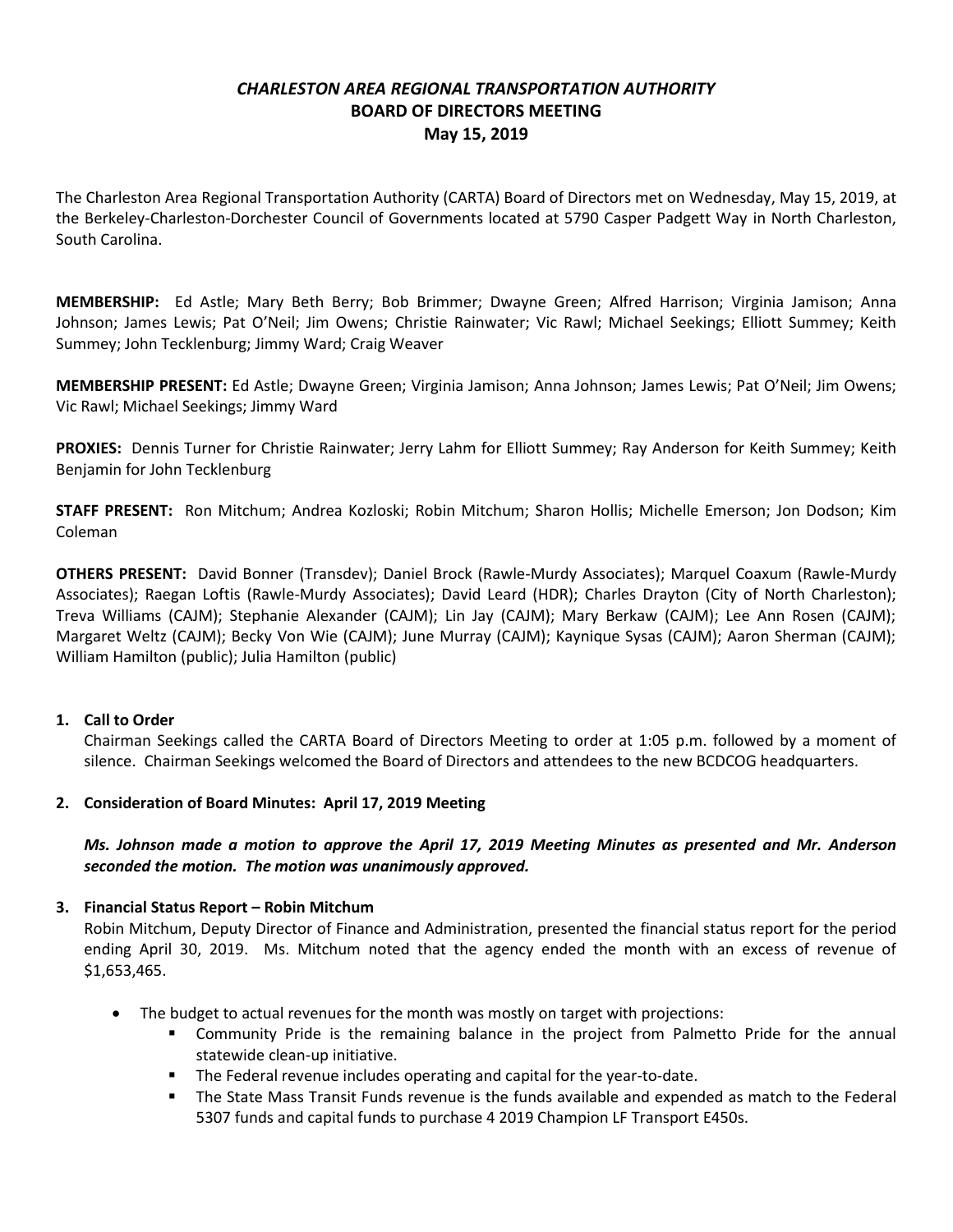- HOP lot revenue includes the Charleston Area Convention and Visitors Bureau and the City of Charleston contributions towards the operation of the HOP route. This is their contributions from October through December 2018.
- Capital Revenue is local private capital contributions towards bench or shelter preparation and construction sites. The current amount is a contribution towards shelter construction at the Roper Hospital location.
- **Insurance proceeds are a result of accidents.**
- Sales of Assets include the sale of 5 Trolleys, 4 Cutaways and 12 Flexible Metros.
- Miscellaneous revenue is a fee received from a motion picture company for use of a bus for a commercial.
- The budget to actual expenditures for the month was mostly on target with projections:
	- Printing includes costs of printing route maps, brochures and passes.
	- Marketing includes costs associated with promoting the transit system. This includes the promotional supplies from the Community Pride Project which was part of the Great American Clean-Up project in our region.
	- Automotive costs include both parking expenses and mileage reimbursements to employees.
	- Accounting (Auditing) is the cost for CARTA's annual financial audit.
	- Dues/Memberships is CARTA's annual membership with the Charleston Metro Chamber of Commerce.
	- Office Equipment Rental includes the quarterly postage meter rental fee and the cost of the portable toilet rental for the HOP lot.
	- Office Equipment Maintenance (OEM) includes the FY19 portion of the Swiftly Transit Time & Insights Software renewal (through 6/28/19), the FY19 portion of the NetCloud Essentials for mobile routers and Zscaler internet security renewal (through 7/24/19) in addition to other IT support. This is the bulk of the FY19 expenditure for the Transit Time & Insights software maintenance.
	- Rent includes the Ashley Phosphate Park & Ride lot, Leeds Avenue lot lease from SCE&G, SC Works Trident lease space and document storage.
	- Money Counting is the cost of the armored guard service, GARDA, to pick-up and transport cash deposits to the bank.
	- **Professional Services include legal fees, audit fees, payroll processing system fees and the cost of State** the security guard for the HOP lot.
	- Contract Services (IGA & Management) is the extensive services the BCDCOG provides to CARTA.
	- Shelter/Bench Contract Services is engineering services provided through the IGA with BCDCOG for the Shelter/Bench Projects.
	- Melnick Property Contract Services is engineering services provided through the IGA with BCDCOG for the Melnick Property.
	- Vehicle Maintenance is the cost to maintain the fleet.
	- **Dearating Fees & Licenses include credit card transaction fees and vehicle title and registration fees.**
	- Insurance includes the cost of liability insurance provided by the Insurance Reserve Fund. The amount will increase and decrease throughout the year as we add and remove items on the policy, but the amount shown is the bulk of the expenditure for the year.
	- Rolling Stock is the purchase of the 2018 Ford Starcraft Allstar cutaway, 2 2019 Ford Starcraft Allstar Cutaways, the 2018 Eldorado Amerivan, 16 Gillig buses and 4 2019 Champion LF Transport E450s.
	- **Bus Shelter Construction/Bench Installation is the cost to purchase and install shelters and benches.**
	- Security Cameras & Equipment is the cost to purchase security cameras and security equipment for CARTA's buses and facilities.
	- Capital includes funds for Facility Maintenance, signage and other capital assets related to the operation of the transit system.

Ms. Mitchum also reviewed the HOP expenditures. As of April 30, 2019, total expenditures for the HOP program were \$564,144. The Board received the Financial Status Report as information.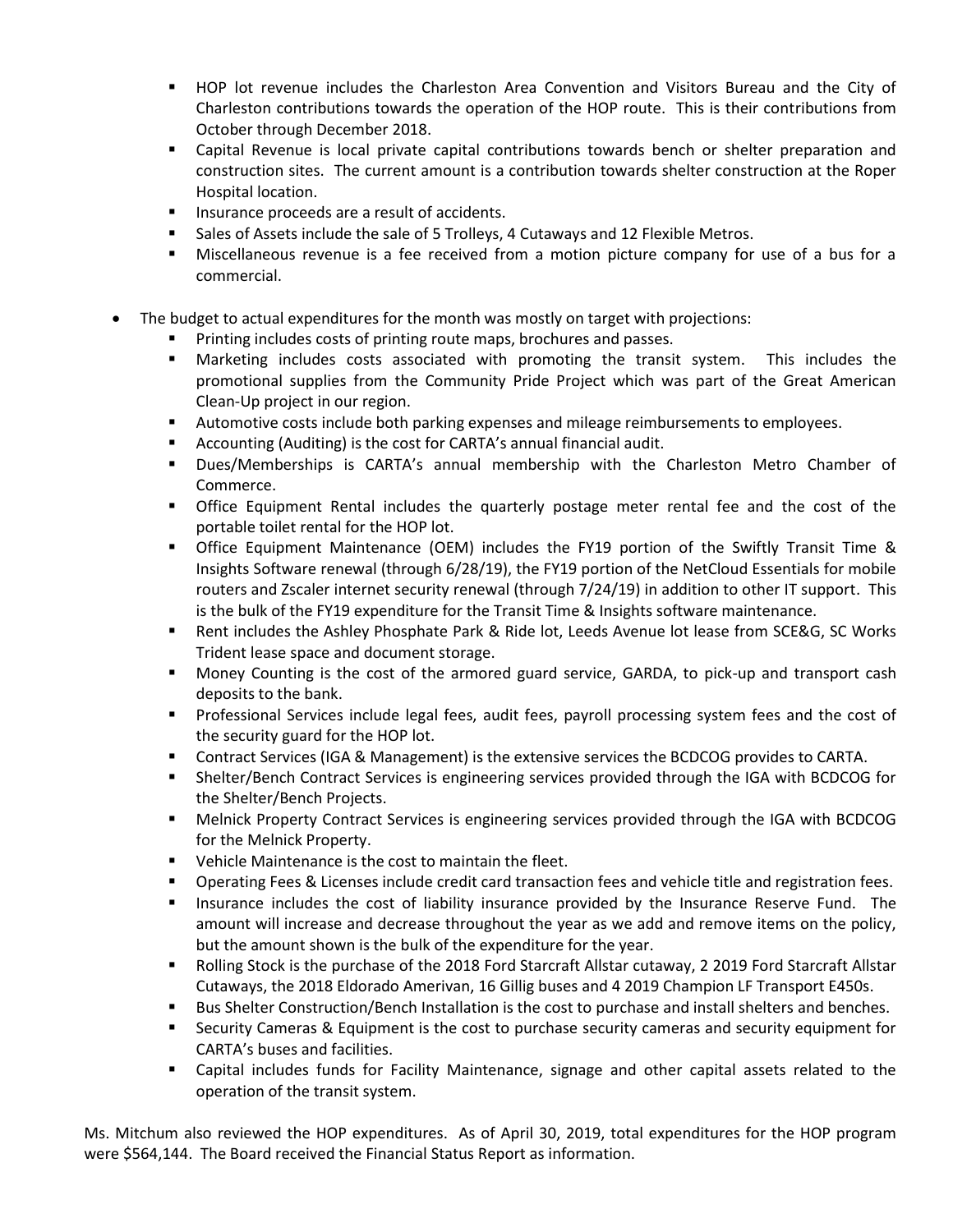# **4. Operator Contract One Year Renewal – Request for Approval**

Ron Mitchum, Executive Director, noted that the agency is requesting approval to amend the Transdev Services-Fixed Route, Paratransit and Maintenance Services contract for an additional year pursuant to the renewal terms outlined in the contract. The contract was awarded on July 1, 2016 as a three-year contract with seven options to renew annually. This amendment will extend the contract through June 30, 2020.

# *Mr. Astle made a motion to approve the Operator Contract One Year Renewal as presented and Mayor O'Neill seconded the motion. The motion was unanimously approved.*

#### **5. Operator Lease Agreement One Year Renewal – Request for Approval**

Mr. Mitchum noted that the agency is requesting approval to amend the Transdev Services-Building Lease Agreement contract for an additional year pursuant to the renewal terms outlined in the contract. This amendment will extend the contract through June 30, 2020.

### *Mr. Lahm made a motion to approve the Operator Lease Agreement One Year Renewal as presented and Mr. Lewis seconded the motion. The motion was unanimously approved.*

#### **6. Bus Fare Revisions – Discussion/Request for Approval:**

- **A) Senior Fare**
- **B) Transfers**
- **C) Weekly Passes**

Mr. Mitchum discussed the memorandum that was distributed to the Board regarding requests by the Charleston Area Justice Ministries (CAJM). CAJM would like CARTA to revise the fare structure for Seniors to establish the currently reduced off-peak fare of \$1.00 as the regular Senior fare for all operating hours. In addition, CAJM is requesting that the Board consider revising the fare policy to eliminate the cost of transfers (which is \$ .50) and to create a \$15.00 weekly pass for unlimited rides for fixed routes and a \$25.00 weekly pass for unlimited rides for commuter/express services. Mr. Mitchum discussed the fiscal impact that the proposed changes would result in which would be an estimated net loss of revenue of approximately \$255,000 annually. The estimated loss is based on monthly averages of senior fares and the sale of transfer passes. The financial cost of purchasing and coding passes for weekly use would be minimal. Mr. Mitchum noted that if it is the Board's desire to move forward, staff could have the necessary action items ready for consideration at the next Board meeting with a plan to implement the approved changes by July 15<sup>th</sup>.

*Mr. Green made a motion to authorize Executive Director Mitchum to move forward with revising the fare structure for Seniors and Ms. Johnson seconded the motion contingent upon implementing the changes for a 6 month trial period. The motion was unanimously approved.*

# **7. Marketing/Outreach Report – Daniel Brock**

Daniel Brock, with Rawle-Murdy Associates, presented the Marketing/Outreach Report. He updated the Board on the App statistics for the last four weeks as well as Social Media engagements and link clicks. Mr. Brock also highlighted Social Media stories, the HOP Lot's uninterrupted service due to the temporary move to adjacent spaces and Rep. Cunningham's meeting with Mr. Mitchum. He also updated the Board on the CARTA Commerce Perks program. The Board received the Marketing/Outreach Report as information.

#### **8. Executive Director's Report**

Mr. Mitchum introduced the BCDCOG's new transit planner, Jon Dodson. He also presented slides depicting the progress at the Melnick property as well as photographs of the exterior and interior of the Intermodal Center. Mr. Mitchum also updated the Board on grant applications regarding the Low-No Emissions grant, the VW Settlement Fund and the BUILD grant. In addition, reports were distributed prior to the start of the meeting which included ridership summary statistics, the monthly performance snapshot, upcoming events and activities. The Board received the Executive Director's Report as information.